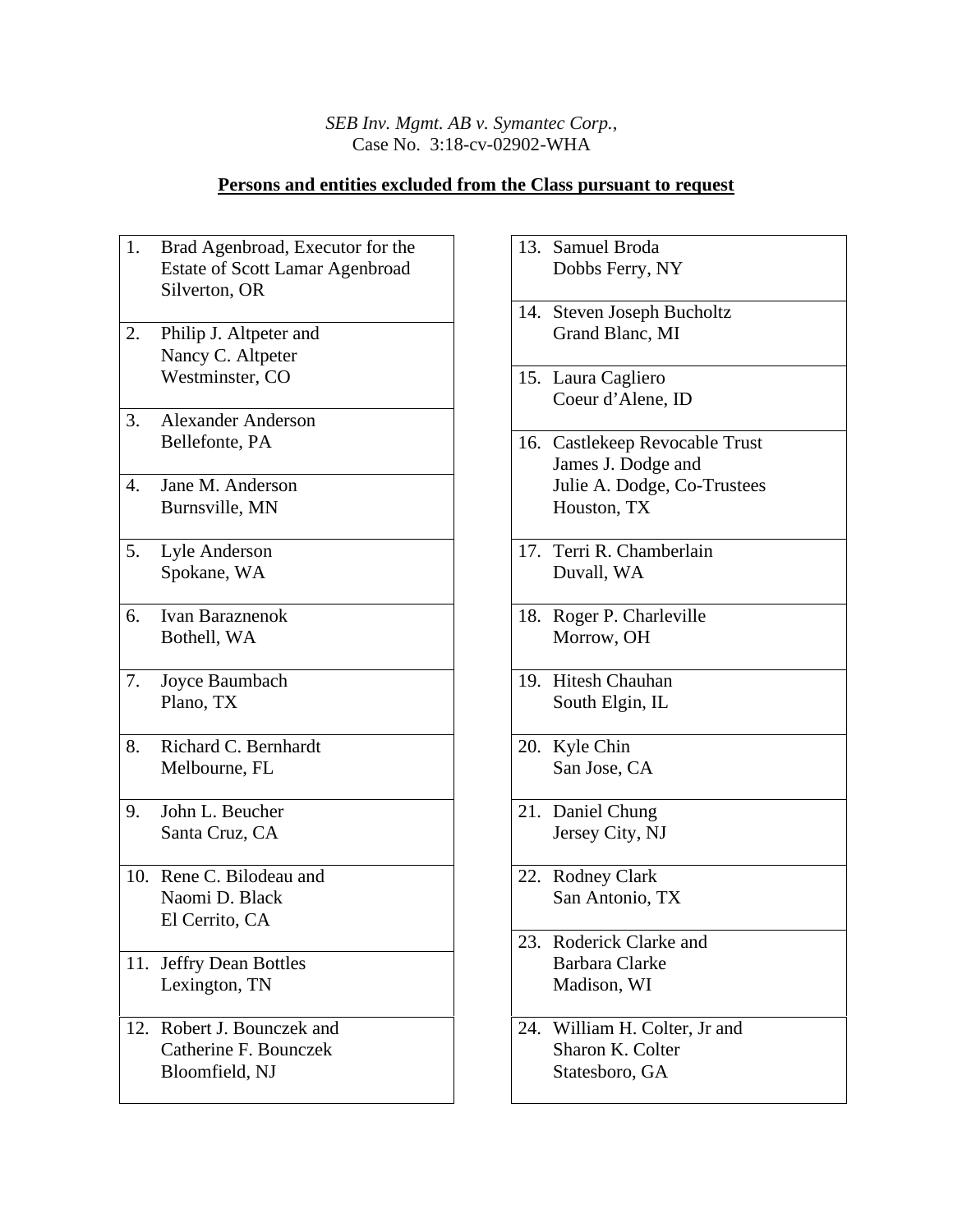|     | 25. David Cote                |
|-----|-------------------------------|
|     | East Hartford, CT             |
|     |                               |
|     |                               |
|     | 26. Nancy Keeling Davis       |
|     | Fairfax Station, VA           |
|     |                               |
|     | 27. Nadine M. Dawson          |
|     | Bothell, WA                   |
|     |                               |
|     |                               |
|     | 28. Michael Dean              |
|     | Torrance, CA                  |
|     |                               |
|     |                               |
|     | 29. Robert E. Dempsey         |
|     | Kent, WA                      |
|     |                               |
|     | 30. Diane L. Denny            |
|     | Corpus Christi, TX            |
|     |                               |
|     |                               |
|     | 31. Melissa Doman             |
|     | Arlington, VA                 |
|     |                               |
|     | 32. Craig A. Drum and         |
|     | Judith E. Drum                |
|     |                               |
|     | Peachtree City, GA            |
|     |                               |
|     | 33. Michael Engesser          |
|     | Luverne, MN                   |
|     |                               |
|     |                               |
|     | 34. Gene Lynn Findley         |
|     | Tuscaloosa, AL                |
|     |                               |
|     | 35. Michael F. Fitzgerald Jr. |
|     | <b>Upper Darby</b> , PA       |
|     |                               |
|     |                               |
|     | 36. Alec Fletes               |
|     | San Clemente, CA              |
|     |                               |
|     | 37. Sai-Kam Foo               |
|     |                               |
|     | Scarborough, ON, Canada       |
|     |                               |
| 38. | Jacqueline Camilla Forster    |
|     | Winchester, Hampshire         |
|     | <b>UNITED KINGDOM</b>         |
|     |                               |
|     |                               |

39. Yogesh Rajaram Gangurde Fremont, CA 40. Vishnu Gautam Edina, MN 41. Louis Greco Yonkers, NY 42. Peter Guritza, Jr. Henrico, VA 43. Aschalew Haile Alpharetta, GA 44. Bruce Hammerschmitt Greenwood, IN 45. Stephanie Hardy Marietta, GA 46. John W. Harrison Gambrills, MD 47. Blake Heckler Valparaiso, IN 48. David H. Henderson Creswell, OR 49. James Herold Granbury, TX 50. Sherif Robert Hesni Washington, DC 51. Margaret H. Hurley Hobe Sound, FL 52. David P. Huss Topeka, KS 53. Arsalan Hussain Torrance, CA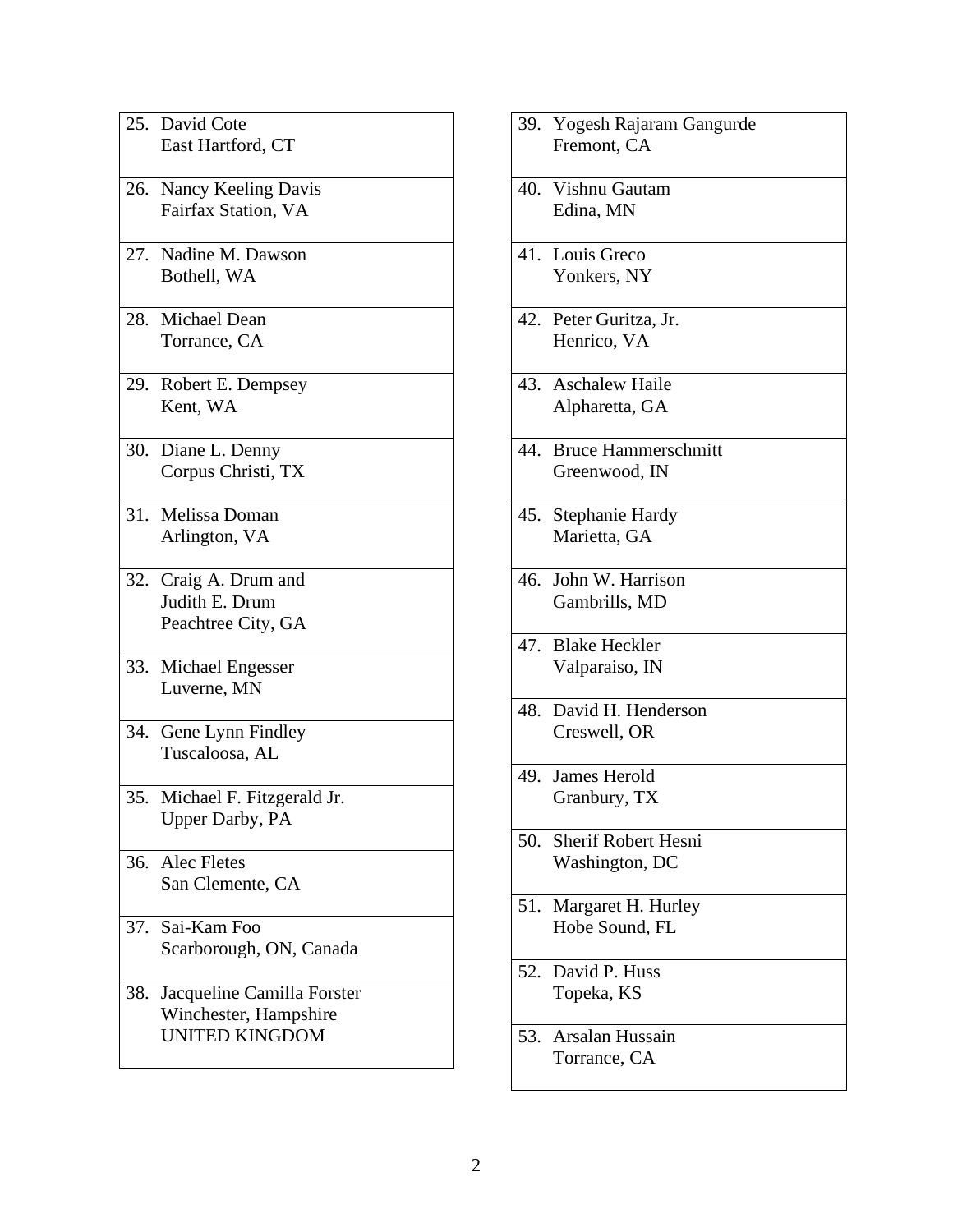|     | 54. Eddie Ignacio and        |
|-----|------------------------------|
|     | <b>Lilliam Torres Acosta</b> |
|     | Louisville, KY               |
|     |                              |
|     | 55. Estate of Ritu Jain      |
|     | Ottawa, Ontario, Canada      |
|     |                              |
|     | 56. Elizabeth A. Kasper      |
|     | Evanston, IL 60201           |
|     |                              |
|     |                              |
|     | 57. William H. Kelly Jr.     |
|     | Columbus, OH                 |
|     |                              |
|     | 58. Ronald E. Kister, Sr.    |
|     | Saint Charles, MO            |
|     |                              |
|     | 59. Marvin L. Ladrigan       |
|     | Tabernash, CO                |
|     |                              |
|     | 60. Jeffrey W. Lanning       |
|     | Oakwood, OH                  |
|     |                              |
|     | 61. Lynn B. Leopold          |
|     |                              |
|     | Ithaca, NY                   |
|     |                              |
|     | 62. Vicki J. Lesser          |
|     | Topeka, KS                   |
|     |                              |
|     | 63. Helen G. Litton, Trustee |
|     | U/W Ronald C. Litton         |
|     | Bellingham, WA               |
|     |                              |
|     | 64. Sherri Lubianski         |
|     | Saint Hedwig, TX             |
|     |                              |
| 65. | Warren Erl Lumsden           |
|     | Bothell, WA                  |
|     |                              |
|     |                              |
|     | 66. Stephen A. Lundgren and  |
|     | Cynthia A. Lundgren          |
|     | Camano Island, WA            |
|     |                              |
|     | 67. Karim Madatali           |
|     | Saint Louis, MO              |
|     |                              |

|     | 68. Richard H. Martin           |
|-----|---------------------------------|
|     | East Norriton, PA               |
|     | 69. Richard McCluney            |
|     | Half Moon Bay, CA               |
|     | 70. Kimberly A. McFarland       |
|     | Morrow, OH                      |
|     | 71. Gayle I. McNeill            |
|     | Concord, CA                     |
|     | 72. Thomasin Ellen Meurer       |
|     | Charlestown, IN                 |
|     | 73. Jennie Miller and           |
|     | <b>Estate of William Miller</b> |
|     | Winter Park, FL                 |
|     | 74. Moshe Miller                |
|     | Gan Yavne, Israel               |
|     | 75. Joost Mortelmans and        |
|     | Kristien E. Mortelmans          |
|     | Los Altos Hills, CA             |
|     | 76. Janie Mundy                 |
|     | Oak Island, NC                  |
|     | 77. Pavel Murakhovskiy          |
|     | Toronto, ON, Canada             |
| 78. | Naveena                         |
|     | San Jose, CA                    |
|     | 79. Donald R. Neuman and        |
|     | Angela W. Neuman                |
|     | Hattiesburg, MS                 |
| 80. | Chau Nguyen                     |
|     | Hayward, CA                     |
|     | 81. Shirleann Nold              |
|     | Issaquah, WA                    |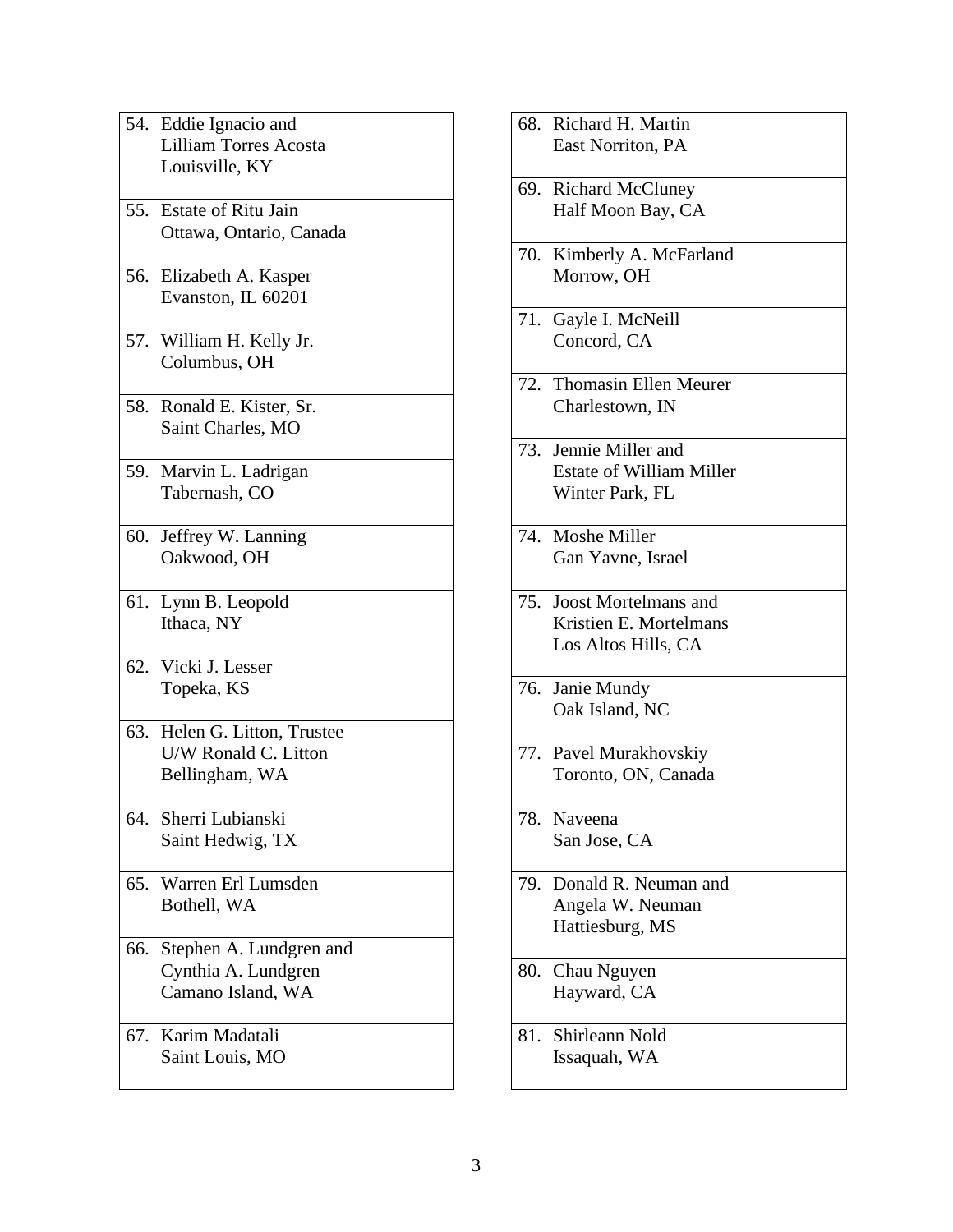| 82. Deborah J. Novakowski                |
|------------------------------------------|
| Parrish, FL                              |
|                                          |
| 83. James P. Ongley                      |
| Davenport, FL                            |
| 84. Orbis Investment Management          |
| Limited on behalf of:                    |
|                                          |
| Orbis Global Equity Fund Limited         |
| <b>Orbis Institutional Funds Limited</b> |
| Orbis Institutional Global Equity LP     |
| Orbis Optimal SA Fund Limited            |
| Orbis Institutional US Equity LP         |
| Orbis Optimal Global Equity LP           |
| Hamilton, Bermuda                        |
|                                          |
| Orbis Global Equity Fund (Australia      |
| Registered)                              |
| Orbis Global Equity LE Fund              |
| (Australia Registered)                   |
| Allan Gray Australia Balanced Fund       |
| <b>Orbis Global Balanced Fund</b>        |
| (Australia Registered)                   |
| Melbourne, Victoria, Australia           |
| Orbis SICAV                              |
| Luxembourg                               |
| Orbis OEIC                               |
| London, United Kingdom                   |
| 85. Louis M. Pacchiana                   |
| Frederick, MD                            |
|                                          |
| 86. Ghanshyambhai Patel<br>Knoxville, TN |
|                                          |
| 87. Amy Pawl-Frederico                   |
| Beaverton, OR                            |
|                                          |

88. Jorge J. Pesquera Viera, FL 89. Steven M. Pickett Green Cove Springs, FL 90. Barry Pries Ellensburg, WA 91. Edwin J. Prior Poquoson, VA 92. Vivian Quigley Mount Wolf, PA 93. Petra Radulovic Yorktown, VA 94. Robert B. Raines Milford, OH 95. Kay L. Rees Lafayette, LA 96. Paulo Rhor Austin, TX 97. Jana Marie Rosar Denver, CO 98. Erin Rosenbruch Harwich Port, MA 99. Luis Alberto Sanzetenea Landivar Buenos Aires, Argentina 100.Leo Saperstein Rye, NY 101.Rodrigo Kappel Saurin Atlanta, GA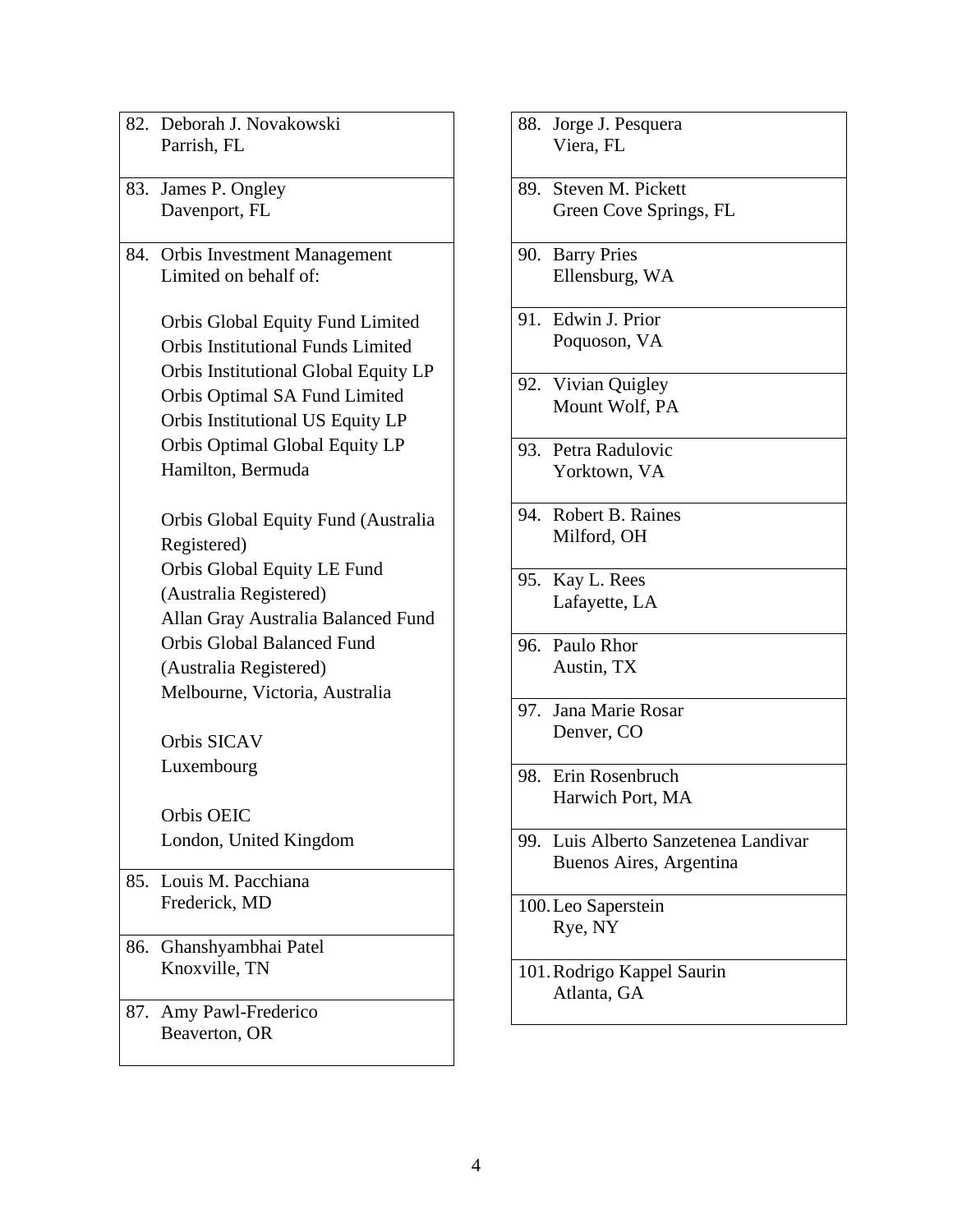- 102.Carolyn Browning Schumacher & Cary Bryan Schumacher Trustees Schumacher Family TR UA 02/12/2020 Saint George, UT
- 103.Marilyn Scraver Muskegon, MI
- 104.Larry Selleck Seattle, WA
- 105.Thomas Sette, Jr, and Gayle B. Sette Tucson, AZ
- 106.Margaret Murphy Shaddix and William Stanley Shaddix Port Orange, FL
- 107.Peter M. Shelton and Linda C. Shelton Brentwood, CA
- 108.Lee Shepard and Elizabeth Shepard Spokane Valley, WA
- 109.Jingnan Si Rancho Palos Verdes, CA
- 110.Betty L. Simonds Redmond, WA
- 111.Nanhi Singh and Debashish Sinha Menlo Park, CA
- 112.Julie Rose Skoglund Dacula, GA
- 113.William D. Slack Marion, OH

114.Jana B. Sorenson Salt Lake City, UT 115.Deborah Spurlock and Rodney Spurlock Long Bottom, OH 116.Gregory J. Stein San Jose, CA 117.Steven K. Stierwalt Prescott, AZ 118.David Straus Carlsbad, CA 119.Dillon Suzuki Herndon, VA 120.Nina C. Takei Pasadena, CA 121.Catherine Tan Mundelein, IL 122.Luciano Terreni Glastonbury, CT 123.Richard Tietjen Rye, NY 124.Colleen Vermillion Pittsburgh, PA 125.Gabrielle J. Vetter Rockville, MD 126.Ken Watson St. Louis, MO 127.Joy E. and Mary J. Whitener Family Trust Joy E. Whitener and Mary J. Whitener, Trustees Columbia, MO